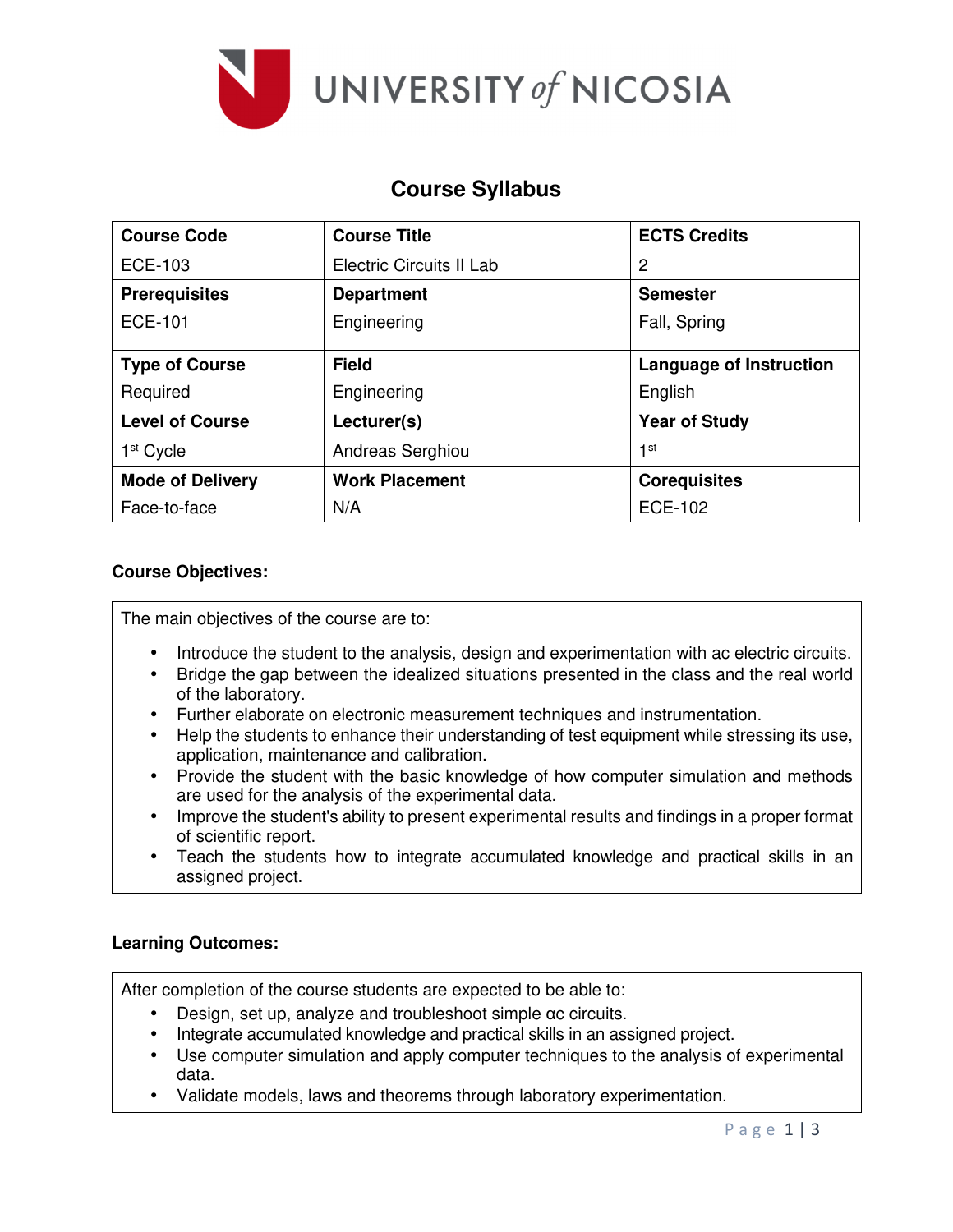

- Analyze experimental results.
- Demonstrate the ability to safely work with electricity and effectively use and calibrate laboratory equipment and instruments.
- Demonstrate the ability to work in teams and effectively communicate with others.

#### **Course Content:**

- 1. Digital electronic meters.
- 2. The digital oscilloscope.
- 3. Experiments on:
	- Operational Amplifiers
	- R-C Response to a Square-Wave input
	- Frequency Response of R, L and C Components
	- The Oscilloscope and Phase Measurements
	- Thevenin's Theorem and Maximum Power Transfer (ac)
	- Series Resonant Circuits
	- Filters
	- The Transformer
	- Currents and Voltages in Balanced Three-Phase Systems (demonstration)
	- Power Measurements in Three-Phase Systems (demonstration)
- 4. Project

#### **Learning Activities and Teaching Methods:**

The student is given a direct contact with the instructor, and thus the advantages of close direction and personal discussion of ideas, experimental methods and techniques.

#### **Assessment Methods:**

Methodology reports, final exam.

#### **Required Textbooks / Readings:**

| Title                                                                                             | Author(s)                  | <b>Publisher</b> | Year | <b>ISBN</b> |
|---------------------------------------------------------------------------------------------------|----------------------------|------------------|------|-------------|
| <b>Experiments in Circuit</b><br>Analysis to Accompany<br><b>Introductory Circuit</b><br>Analysis | Boylestad and<br>Kousourou | Prentice<br>Hall | 2011 | 0132196158  |